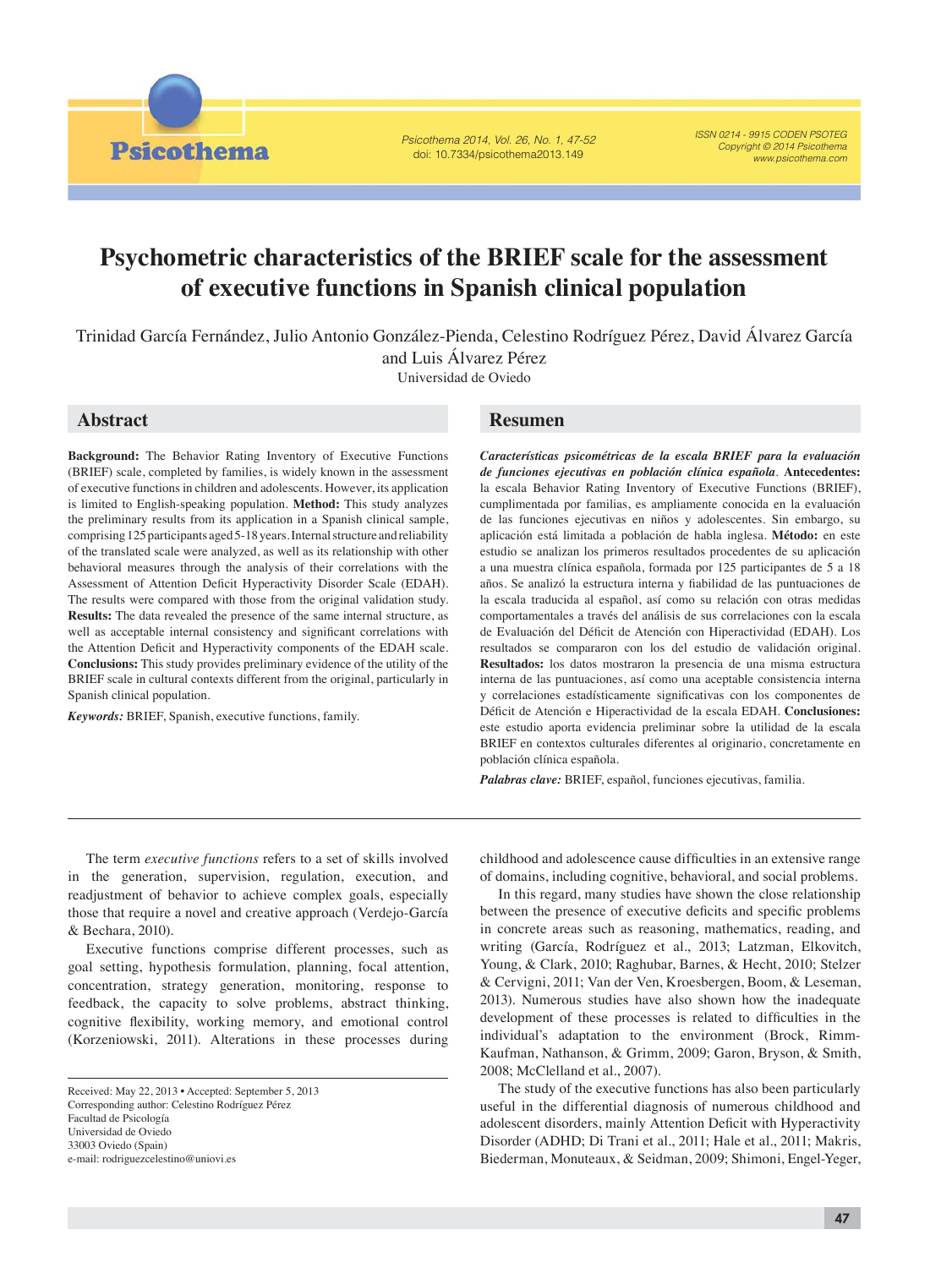& Tirosh, 2012), Autistic Spectrum Disorders (Han et al., 2011; Kenworthy, Black, Harrison, Della Rosa, & Wallace, 2009), and other clinical conditions (Donders, Den Braber, & Vos, 2010; Neri et al., 2012; Vinţan, Palade, Cristea, Benga, & Muresanu, 2012; Wilson, Donders, & Nguyen, 2011).

However, although nowadays the relevance of the executive functions is clear in research, their assessment is often complex. This complexity is partially due to the type of measurement instruments employed, as most of them are performance-based. For some authors, this type of measures, such as the Stroop Test, the Tower of Hanoi or the Wisconsin Card Sorting Test, present low ecological validity and are not representative of the individual's functioning in real life settings (Gioia, Kenworthy, & Isquith, 2010; Henry & Bettenay, 2010; Lezak, Howieson, Bigler, & Tranel, 2012; Toplak, Bucciarelli, Jain, & Tannock, 2009; Verdejo-García & Bechara, 2010). These tasks, which are excessively structured and based on quantitative criteria, disregard much relevant information about children and adolescents' daily functioning, such as the type of strategies they employ to solve problems, their capacity to plan and to recall certain rules or guidelines, to inhibit behaviors or impulses, or to adapt to new settings or situations.

An alternative to this type of measures is the use of questionnaires based on the observation of the behavior, such as the BRIEF (*Behavior Rating Inventory of Executive Function;*  Gioia, Isquith, Guy, & Kenworthy, 2000). There are several hetero-report versions of this questionnaire. The most frequently employed is based on information provided by the family. It is applicable from ages 5 to 18 years and it assesses the frequency with which children and adolescents display certain problematic behaviors related to deficits in executive functions at home and/or in school. For this purpose, it uses a Likert-type response format ranging from 1 to 3, where 1 is never, 2 is sometimes, and 3 is often. The scale is made up of 86 items (72 computable items and 14 additional ones). The latter do not contribute to the score but are useful to orient possible interventions. The remaining 72 items form 8 scales: Inhibit, Shift, Emotional Control, Initiate, Working Memory, Plan/Organize, Organization of Materials, and Monitor, which in turn are grouped into two main indexes: the *Behavioral Regulation Index* (BRI), made up of the first three scales, and the *Metacognition Index* (MI), made up of the remaining five. Both indexes made up the *Global Executive Composite* (GEC) score. High scores in these scales and indexes indicate executive deficit. It also includes two validity scales to identify problematic response styles. These scales are based on the analysis of the excessive frequency assigned to certain items (Negativity) or the correspondence between pairs of items (Inconsistency) and are not submitted to statistical analysis.

This instrument has shown its utility for the assessment of executive functions in a broad range of clinical conditions (Anderson & Reidy, 2012; Lee et al., 2011; Toplak et al., 2009; Wilson et al., 2011), especially in ADHD (Jarratt, Riccio, & Siekierski, 2005; McCandless & O'Laughlin, 2007; Toplak et al., 2009). In this regard, numerous studies have analyzed the executive profile in ADHD and its subtypes, as well as in comorbidity with other disorders such as Reading Difficulties (RD). These studies have pointed to response inhibition and working memory as key issues in the differentiation of ADHD, finding greater impairment of response inhibition in groups with hyperactivity/impulsivity and more impairment of working memory in groups with inattention (García et al., in press; Gioia et al., 2000; McCandless & O'Laughlin, 2007; Riccio, Homack, Jarratt, & Wolfe, 2006), as well as differential executive profiles in groups with ADHD and ADHD with associated RD. Specifically, García et al. (2013) found greater executive deficit in the group with ADHD and associated RD than in the group with isolated ADHD, mainly in working memory and plan, coherent with previous studies carried out by Pratt (2000) with the BRIEF scale, as well as by Bental and Tirosh (2007), Van De Voorde, Roeyers, Verté and Wiersema (2010), and Willcutt et al. (2010) with performance-based tests.

However, despite being one of the most extensively employed scales, its use has been limited to English-speaking countries, except for a new version available in Dutch (Huizinga & Smidts, 2011; Smidts & Huizinga, 2009). Therefore, to determine its potential utility beyond its original context, we translated the scale into Spanish.

This aim of this work is to address the first analysis of the internal structure of the BRIEF scores, and also to obtain evidence of their reliability and the degree of its association with other behavioral measures, specifically the scale "Evaluación del Déficit de Atención con Hiperactividad" (EDAH; Farré & Narbona, 1997; in English, Attention Deficit with Hyperactivity Assessment). For this purpose, we conducted a non normative study with a heterogeneous clinical sample of 125 Spanish children and adolescents, aged from 5 to 18 years, whose families completed the translated scale. The results obtained were contrasted with those of the original validation study in a clinical sample (Goia et al., 2000).

#### Method

## *Participants*

We used a non probabilistic clinical sample, made up of 125 participants (*range* = 5-18,  $M = 12.68$ ,  $SD = 5.22$ ), 54 females (43%) 71 and males (57%). The main clinical groups were: ADHD (*N* = 112, 89%), Intellectual Disability (*N* = 27, 21.6%), RD (*N* = 63; 50.4%), Anxiety (*N* = 49, 39.5%), and Emotional Maladaptation ( $N = 12, 9.6\%$ ). The participants were initially identified by the Pediatric Unit following the criteria of the *Diagnostic and Statistical Manual of Mental Disorders-IV-TR* (American Psychiatric Association [APA], 2002), and referred to a clinic for more extensive assessment. The final diagnosis was based on the information provided by the interviews, behavior rating questionnaires administered to the families and children, as well as diverse psychometric and neuropsychological tests. Assessment included the semi-structured *Diagnostic Interview Schedule for Children* (DISC-IV; Shaffer, Fisher, Lucas, Dulcan, & Schwab, 2000) adapted to Spanish, and also data from the developmental history, direct observation of the child, and the prior neuropediatric examination.

The IQ of the sample, assessed with the Wechsler Intelligence Scale for Children (WISC-IV; Wechsler; 1974/2005), included scores ranging from 54 to 125 (*M* = 92.58, *SD* = 13.75). Some participants presented various associated disorders. No participant was receiving medication at the time of assessment.

#### *Instruments*

The main assessment instrument and object of research was the BRIEF scale (Gioia et al., 2000) in its form for families translated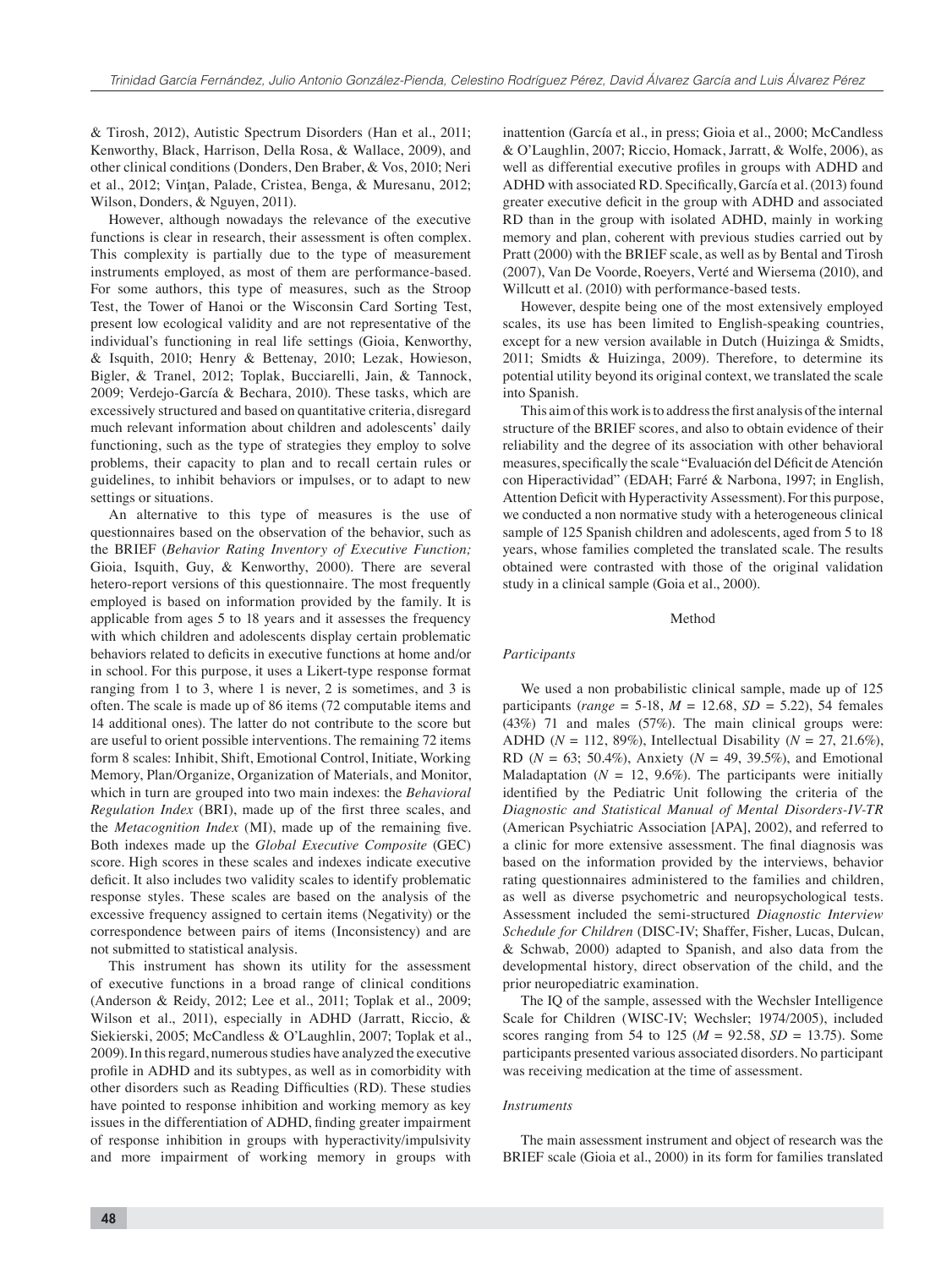into Spanish (hereafter, BRIEF-E). In view of the importance of adapting linguistic and cultural aspects during the translation process, and following the guidelines on the use of psychological and educational tests (Elosúa, 2003) and those of the International Test Commission (ITC), described by Muñiz, Elosua, and Hambleton (2013), this process began with two independent translations carried out by members of the research team. The translations were then reviewed by a committee consisting of three translators specialized in the field of Psychology and assessment. After reviewing the translated version and making some linguistic corrections, prior to the study, the scale was administered to a reduced sample of families to verify their comprehension of the statements.

We also used the "Evaluación del Déficit de Atención con Hiperactividad" (EDAH) scale (Farré & Narbona, 1997). This scale assesses the presence of a series of behaviors related to the symptoms of hyperactivity and attention deficit. Like the BRIEF, it was administered in the family form.

#### *Procedure*

The study was conducted according to The Helsinki Declaration of the World Medical Association (available in Williams, 2008), which presents the ethical principles for research with human beings. All the participants' families gave written informed consent after receiving a complete description of the study. After an initial interview, the families completed the EDAH and BRIEF scales. The children and adolescents underwent a broad psychoeducational assessment, performed at a specialized clinical center, during two 30-minute sessions that took place in the afternoon. Participation in the study was voluntary, and the anonymity and ethical treatment of the data were guaranteed. The participants did not receive any incentive for their collaboration.

Administration of the BRIEF scale was supervised by a member of the research team, and these scores were not taken into account to establish the diagnosis. After obtaining the data, they were analyzed and compared with the results provided by the study with the original English version of the test. Following the authors' recommendations, scales with more than two missing values on the same subscale were excluded from the study, whereas the remaining missing values were substituted by the value 1 (Gioia et al., 2000, p. 7). Although in the original work, the authors' recommend treating reports with scores higher than 7 on the Negativity scales and higher than 9 on Inconsistency with caution (Gioia et al., 2000, pp. 10-15), they were also eliminated from this study.

## *Data analysis*

Firstly, to obtain evidence of the internal structure of the questionnaire scores, as in the original study, we carried out Principal Component Analysis (PCA), selecting the components with Eigenvalues higher than 1. In view of the probability of correlations among components, we used direct Oblimin as the rotation method (Ferrando & Anguiano-Carrasco, 2010). Next, we analyzed the internal consistency of the scores for each subscale and index with Cronbach's alpha. Lastly, to explore convergent validity with other variables, we calculated the Pearson correlations among the subscales and indexes of the BRIEF scale and the EDAH (Farré & Narbona, 1997). All the analyses were performed with the SPSS-17.0 software.

## Results

#### *Analysis of the internal structure*

Table 1 presents the results of the analyses of the internal structure of the scores carried out with the original version of the BRIEF scale and with the version of the present study (BRIEF-E).

In both studies, the same two-component structure was obtained: the first component (Metacognition) is made up of Initiate, Working Memory, Plan/Organizing, Organization of Materials, and Monitor, and the second one (Behavioral Regulation) is made up of Inhibit, Shift, and Emotional Control. These components explain 76% of the cumulative variance in the BRIEF, versus 62.48% in the BRIEF-E. Although in the original study with the BRIEF, these data were not provided, in this study with the BRIEF-E, the first component explained 43.35% of the variance, and the second one explained 19.13%. The correlations between the components were .74 in the BRIEF versus .35 in the BRIEF-E.

Regarding the weight of each subscale on its component, a similar pattern was obtained although some differences between the studies were also found. Thus, in both scales, Plan/Organizing and Working Memory were the subscales with the highest weight on the Metacognition component (for Plan/Organize, .96 in the BRIEF versus .87 in the BRIEF-E, and for Working Memory (.81 versus .82, respectively). Regarding the Behavioral Regulation component, the variable with the highest weight on the BRIEF was Emotional Control (.93), whereas Inhibit (.90) obtained the highest weight on the BRIEF-E, followed by Emotional Control (.89).

## *Analysis of internal consistency*

The internal consistency coefficients (Cronbach's alpha) for the subscales and indexes of the BRIEF and BRIEF-E are presented in Table 2. The coefficients were generally higher in the BRIEF,

| Table 1<br>Results of the analysis of the internal structure of the BRIEF and BRIEF-E<br>scores                                                  |                  |                  |                  |                  |  |  |  |
|--------------------------------------------------------------------------------------------------------------------------------------------------|------------------|------------------|------------------|------------------|--|--|--|
|                                                                                                                                                  | <b>BRIEF</b>     |                  | <b>BRIEF-E</b>   |                  |  |  |  |
| <b>Subscales and indexes</b>                                                                                                                     | Compo-<br>nent 1 | Compo-<br>nent 2 | Compo-<br>nent 1 | Compo-<br>nent 2 |  |  |  |
| Inhibit                                                                                                                                          |                  | .68              |                  | .90              |  |  |  |
| Shift                                                                                                                                            |                  | .77              |                  | .56              |  |  |  |
| Emotional control                                                                                                                                |                  | .93              |                  | .89              |  |  |  |
| Initiate                                                                                                                                         | .71              |                  | .78              |                  |  |  |  |
| Working memory                                                                                                                                   | .81              |                  | .82              |                  |  |  |  |
| Plan/Organize                                                                                                                                    | .96              |                  | .87              |                  |  |  |  |
| Organization of materials                                                                                                                        | .68              |                  | .54              |                  |  |  |  |
| Monitor                                                                                                                                          | .58              |                  | .70              |                  |  |  |  |
| Correlation between factors                                                                                                                      | .71              |                  | .35              |                  |  |  |  |
| % Explained variance                                                                                                                             |                  |                  | 43.35            | 19.13            |  |  |  |
| % Cumulative variance                                                                                                                            | 76%              |                  | 62.48%           |                  |  |  |  |
| <i>Note:</i> Component $1 = Metacognition$ ; Component $2 = Behavioral Regulation$ . Clinical<br>Sample: BRIEF $(N = 852)$ . BRIEF-E $(N = 125)$ |                  |                  |                  |                  |  |  |  |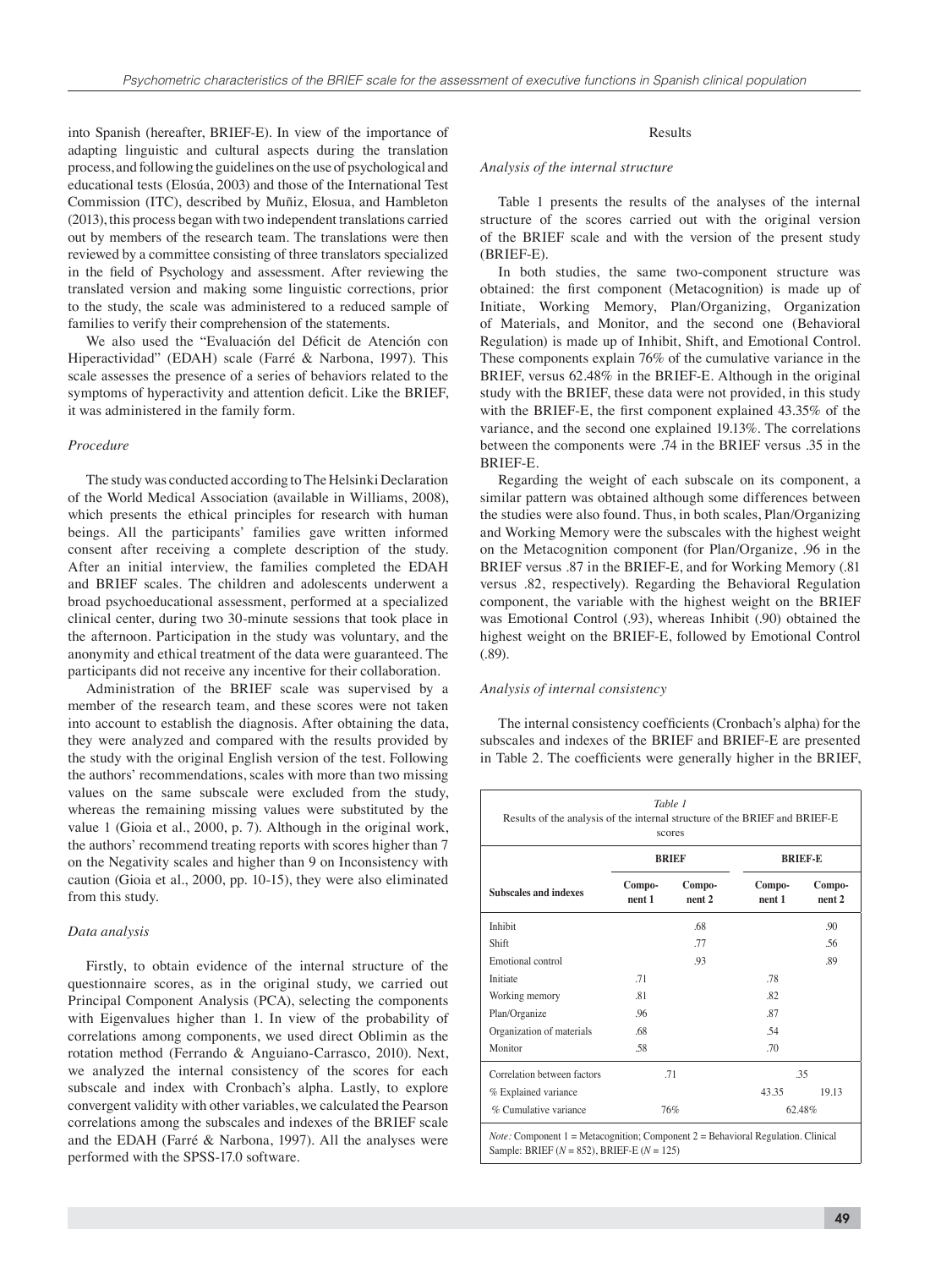albeit following the same tendency. Thus, Initiate obtained the lowest values in both cases ( $\alpha$  = .82 in BRIEF versus .57 in BRIEF-E), and the highest values were found in the GEC ( $\alpha = .98$ ) versus .92, respectively).

The alpha coefficients obtained were very similar to those of the original study for Emotional Control and Organization of Materials ( $\alpha = .92$  in the BRIEF versus .89 in the BRIEF-E for Emotional Control, and .88 versus .85, respectively, for Organization of Materials).

Regarding the main indexes (BRI and MI) and the GEC, the Cronbach alpha coefficients of the BRIEF-E were high, around .90 in all cases, although lower than those of the BRIEF.

# *Convergent validity with other variables (EDAH Scale)*

Although, in the original study, the ADHD Rating Scale-IV (ADHD-IV; DuPaul, Power, Anastopoulos, & Reid, 1996) was used, in this case, we administered the EDAH scale (Farré & Narbona, 1997). However, both scales assess behavioral problems related to attention deficit and hyperactivity.

As seen in Table 3, in both studies, statistically significant correlations were found between the BRIEF and BRIEF-E subscales and the ADHD-IV and EDAH scales, respectively, although with some differences.

Firstly, in the case of BRIEF-E, Inhibit, Shift, Emotional Control, and the BRI were significantly related only to the Hyperactivity subscale of the EDAH, whereas in the original study, they were related to both the ADHD-IV subscales, although more so to Hyperactivity. In both studies, the Inhibit subscale had the highest correlation with Hyperactivity (.73 in the BRIEF versus .71 in the BRIEF-E), followed by the BRI (.70 versus .68, respectively).

Secondly, Initiate, Working Memory, Plan/Organize, Organization of Materials, Monitor, and the MI all correlated significantly with both subscales, although more so with Attention Deficit in both studies. Organization of Materials was the only variable that correlated exclusively with Attention Deficit in the BRIEF, whereas in the BRIEF-E while in this study was initiate

| Table 2<br>Internal consistency coefficients (Cronbach's alpha) of the subscales and indexes<br>of the BRIEF and BRIEF-E scales |                   |                |                 |  |  |  |
|---------------------------------------------------------------------------------------------------------------------------------|-------------------|----------------|-----------------|--|--|--|
|                                                                                                                                 | Alpha coefficient |                |                 |  |  |  |
| <b>Subscales and indexes</b>                                                                                                    | <b>BRIEF</b>      | <b>BRIEF-E</b> | <b>Elements</b> |  |  |  |
| Inhibit                                                                                                                         | .94               | .85            | 10              |  |  |  |
| Shift                                                                                                                           | .88               | .72            | 8               |  |  |  |
| Emotional control                                                                                                               | .92               | .89            | 10              |  |  |  |
| Initiate                                                                                                                        | .82               | .57            | 8               |  |  |  |
| Working memory                                                                                                                  | .92               | .81            | 10              |  |  |  |
| Plan/Organize                                                                                                                   | .91               | .68            | 12              |  |  |  |
| Organization of materials                                                                                                       | .88               | .85            | 6               |  |  |  |
| Monitor                                                                                                                         | .85               | .60            | 8               |  |  |  |
| <b>BRI</b>                                                                                                                      | .96               | .91            | 28              |  |  |  |
| MI                                                                                                                              | .96               | .89            | 44              |  |  |  |
| <b>GEC</b>                                                                                                                      | .98               | .92            | 72              |  |  |  |

| <b>Subscales and indexes</b> | <b>BRIEF-ADHD-IV</b>        |                    | <b>BRIEF-E - EDAH</b>       |                    |
|------------------------------|-----------------------------|--------------------|-----------------------------|--------------------|
|                              | <b>Attention</b><br>deficit | Hyperac-<br>tivity | <b>Attention</b><br>deficit | Hyperac-<br>tivity |
| Inhibit                      | $42**$                      | $.73**$            | 05                          | $.71**$            |
| Shift                        | $30**$                      | $59**$             | .07                         | $.34**$            |
| Emotional control            | $.39**$                     | $.56**$            | 12                          | $.59**$            |
| Initiate                     | $.55**$                     | $.36**$            | $.47**$                     | .12                |
| Working memory               | $.60**$                     | $.44**$            | $.47**$                     | $21*$              |
| Plan/Organize                | $.63**$                     | $.33**$            | .55**                       | $.22*$             |
| Organization of materials    | .49**                       | 15                 | $.26***$                    | $.29**$            |
| Monitor                      | $.54**$                     | $.45***$           | .39**                       | .39**              |
| <b>BRI</b>                   | $.44**$                     | $.70**$            | .10 <sup>°</sup>            | $.68**$            |
| МI                           | $.67**$                     | $.38**$            | $.62**$                     | $.32**$            |
| GEC                          | $.63***$                    | $.60**$            | $47**$                      | .58**              |

*Note:* BRI = Behavioral Regulation Index; MI = Metacognition Index; GEC = Global Executive Composite. Clinical Sample. BRIEF (*N* = 100), BRIEF-E (*N* = 125) \* *p*<.05; \*\* *p*<.01.

which showed an exclusive correlation with this variable. In both studies, Plan/Organize and Working Memory obtained the highest correlations with the Attention Deficit subscales (.63 and .60, respectively, in the original study versus .55 and .47 in this study).

Lastly, in both studies, the GEC had statistically significant correlations with both subscales, but its correlation was higher with Attention Deficit than with Hyperactivity in the BRIEF (.58) and .47, respectively), and they were practically the same in the BRIEF-E (.60 and .63, respectively).

## Discussion and conclusions

The goal of this study was to obtain preliminary data in a convenience clinical sample of 125 Spanish children and adolescents about the potential utility of the BRIEF scale as an instrument to assess executive functions. For this purpose, the internal structure and consistency of its scores were analyzed, as well as its convergent validity with behavioral variables by analyzing its correlations with the EDAH scale (Farré & Narbona, 1997). The results were compared with those obtained in the original validation study with a clinical sample (Gioia et al., 2000).

In general terms, the results obtained suggest good, albeit improvable, psychometric properties of the scale, coinciding to a great extent with those obtained in the original study. For instance, we obtained the same factor structure, made up of two components (Metacognition and Behavioral Regulation), each one in turn, comprising the same subscales.

Regarding reliability of the scores, the internal consistency coefficients were generally higher in the original study. Nevertheless, in both studies, a similar pattern was obtained, with Initiate being the subscale with the lowest coefficients, and the GEC presenting the highest. The BRI and MI scores presented high internal consistency, very similar to that of the original study.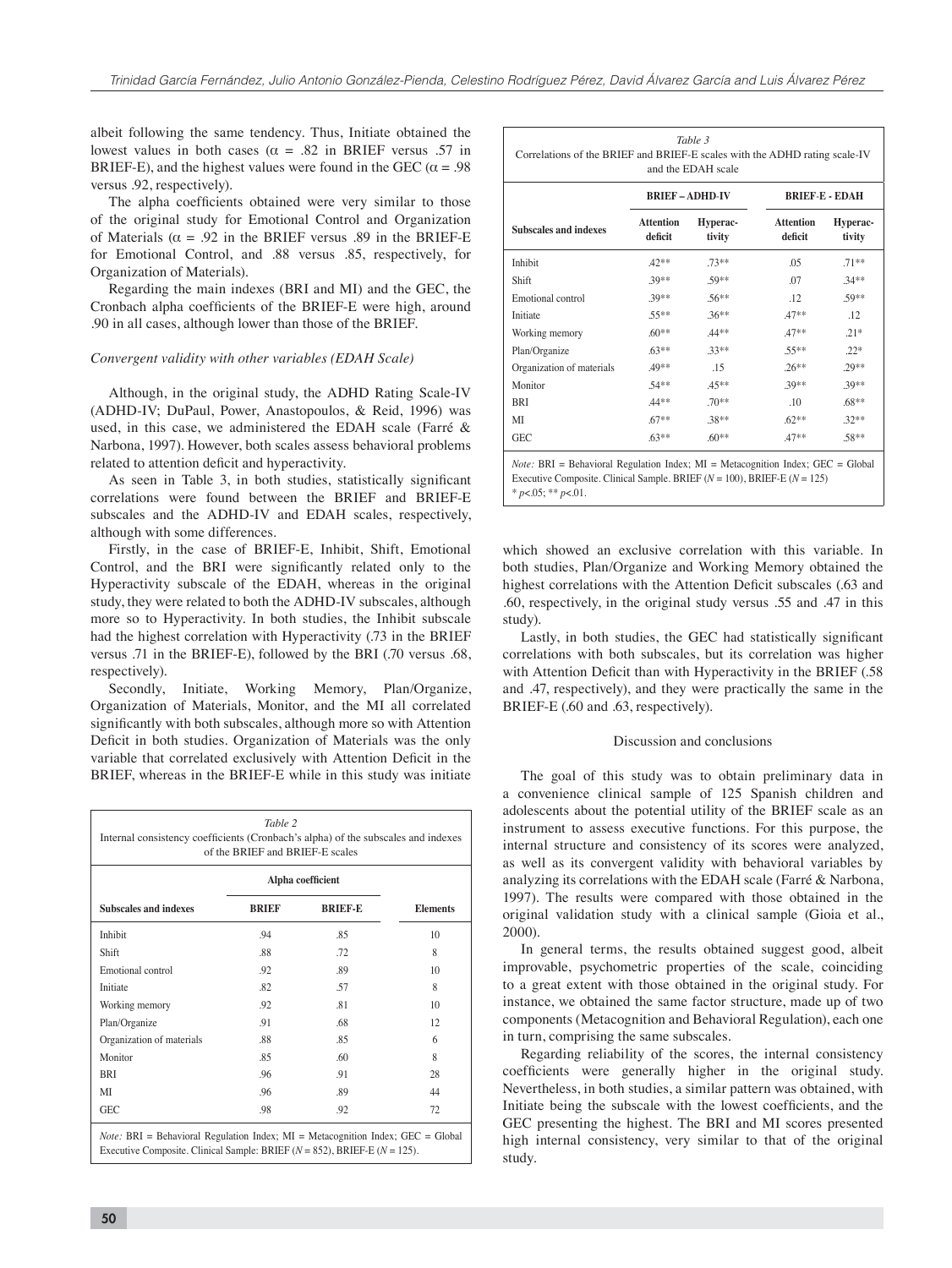Lastly, evidence of convergent validity with other behavioral variables was obtained, with statistically significant correlations found between the components of the BRIEF-E scale and the Hyperactivity and Attention Deficit subscales of the EDAH scale. These results coincide with those obtained by Gioia et al. (2000) in the original study, although the results of the present study suggest a higher discriminatory capacity of the Behavioral Regulation component, which only correlated with Hyperactivity. Similar results were found by McCandless and O'Laughlin (2007) using the Behavior Assessment System for Children (BASC: Reynolds & Kamphaus, 1992).

However, although these results provide preliminary data supporting the potential utility of the BRIEF scale in different cultural settings from the original one, some aspects of the study, as well as of the instrument itself, should be taken into account.

One on them is the small sample size and the broad age range used in this study, as well as the heterogeneity of the clinical groups that make up the sample, and the high rate of ADHD in the groups. All this makes it necessary to perform new studies, with larger and more representative samples. This would allow analysis by age group, thereby obtaining a developmental profile of deficits in executive functioning. Also, in view of the diversity of the cognitive and behavioral manifestations of these disorders, it would be interesting to establish differences among them, thereby providing new data about the utility of the scale. In this sense, two prior studies were carried out with Spanish samples (García et al., 2013; García et al., in press), providing evidence of the existence of differential profiles of the ADHD subtypes, as well as of their comorbidity with RD.

The large number of items that make up the scale should also be taken into account. Lejeune et al. (2010) recently conducted a study with a brief version of the scale, made up of 24 items. Although in view of its recent appearance, there are still no data about its diagnostic capacity, a shorter questionnaire would be particularly useful in cases where families are requested to complete a broad range of reports or when administering it for epidemiological studies.

Although our results contribute preliminary evidence of the utility of the BRIEF scale in a Spanish clinical sample, following Muñiz et al.  $(2013)$ , if the final goal is to achieve maximum correspondence and adequacy between both instruments, it is necessary to continue to analyze and to study in more depth the adequacy of the methodological, cultural, linguistic, conceptual, and metric aspects of the scale. This would open up new lines of research in this direction.

#### Acknowledgements

This study was carried out with funds from the "Severo Ochoa" program with reference nr. BP: 11-067, of the Foundation for Promotion of Scientific and Applied Research and Technology in Asturias (FICYT).

#### References

- Anderson, P.J., & Reidy, N. (2012). Assessing executive function in preschoolers. *Neuropsychological Review, 22*, 345-360.
- Baym, C.L., Corbett, B.A., Wright, S.B., & Bunge, S.A. (2008). Neural correlates of tic severity and cognitive control in children with Tourette Syndrome. *Brain, 131,* 165-179.
- Bental, B., & Tirosh, E. (2007). The relationship between attention, executive functions and reading domain abilities in attention deficit hyperactivity disorder and reading disorder: A comparative study. *Journal of Children Psychology and Psychiatry, 48*(5), 455-463.
- Brock, L.L., Rimm-Kaufman, S.E., Nathanson, L., & Grimm, K.J. (2009). The contribution of 'hot' and 'cool' executive function to children's academic achievement and classroom behavior. *Early Childhood Research Quarterly, 24,* 337-349.
- Di Trani, M., Casini, M.P., Capuzzo, F., Gentile, S., Bianco, G., Menghini, D., & Vicari, S. (2011). Executive and intellectual functions in attention-deficit/hyperactivity disorder with and without comorbidity. *Brain and Development, 33*(6), 462-469.
- Donders, J., Den Braber, D., & Vos, L. (2010). Construct and criterion validity of the Behaviour Rating Inventory of Executive Function (BRIEF) in children referred for neuropsychological assessment after pediatric traumatic brain injury. *Journal of Neuropsychology, 4*(2), 197-209.
- DuPaul, G.J., Power, T.J., Anastopoulus, A.D., & Reid, R. (1996*). ADHD Rating Scale-IV: Checklist, norms and clinical interpretation.* New York: Guilford Press.
- Elosua, P. (2003). On test validity. *Psicothema, 15*(2), 315-321.
- Farré, A., & Narbona, J. (1997). *Escala de Déficit de Atención e Hiperactividad (E.D.A.H.)* [Scale of Attention Deficit and Hyperactivity (E.D.A.H.)]*.* Madrid: TEA Ediciones.
- Ferrando, P.J., & Anguiano-Carrasco, C. (2010). El análisis factorial como técnica de investigación en Psicología [Factor analysis as a research technique in Psychology]. *Papeles del Psicólogo, 31*(1), 18-33.
- García, T., González-Castro, P., Rodríguez, C., Álvarez, D., Cueli, M., & Álvarez, L. (in press). Application of the BRIEF scale in the delimitation of clinical subgroups of ADHD: An exploratory study. *Aula Abierta.*
- García, T., Rodríguez, C., González-Castro, P., Álvarez, D., Cueli, M., & González-Pienda, J.A. (2013). Executive functioning in attention deficit hyperactivity disorder and reading disabilities. *International Journal of Psychology & Psychological Therapy, 13*(2), 179-194.
- Garon, N., Bryson, S.E., & Smith, I.M. (2008). Executive function in preschoolers: A review using an integrative framework. *Psychological Bulletin, 134*, 31-60.
- Gioia, G.A., Isquith, P.K., Guy, S., & Kenworthy, L. (2000). *BRIEF: Behavior Rating Inventory of Executive Function professional manual*. Lutz, FL: Psychological Assessment Resources.
- Gioia, G.A., Kenworthy, L., & Isquith, P.K. (2010). Executive function in the real world: BRIEF lesson from Mark Ylvisaker. *Journal of Head Trauma Rehabilitation, 25*(6), 433-439.
- Hale, J.B., Reddy, L.A., Semrud-Clikeman, M., Hain, L.A., Whitaker, J., Morley, J., ..., & Jones, N. (2011). Executive impairment determines ADHD medication response: Implications for academic achievement. *Journal of Learning Disabilities, 44*(2), 196-212.
- Han, Y.M.Y., Leunga, W.W., Wong, C.K., Lamc, J.M.K., Cheung, M., & Chan, A.S. (2011). Lymphocyte subset alterations related to executive function deficits and repetitive stereotyped behavior in autism. *Research in Autism Spectrum Disorders, 5,* 486-494.
- Henry, L.A, & Bettenay, C. (2010). The assessment of executive functioning in children. *Child and Adolescent Mental Health, 15*(2), 110-119.
- Huizinga, M., & Smidts, D.P. (2011). Age-related changes in executive function: A normative study with the Dutch version of the Behavior Rating Inventory of Executive Function (BRIEF). *Child Neuropsychology, 17*(1), 51-66.